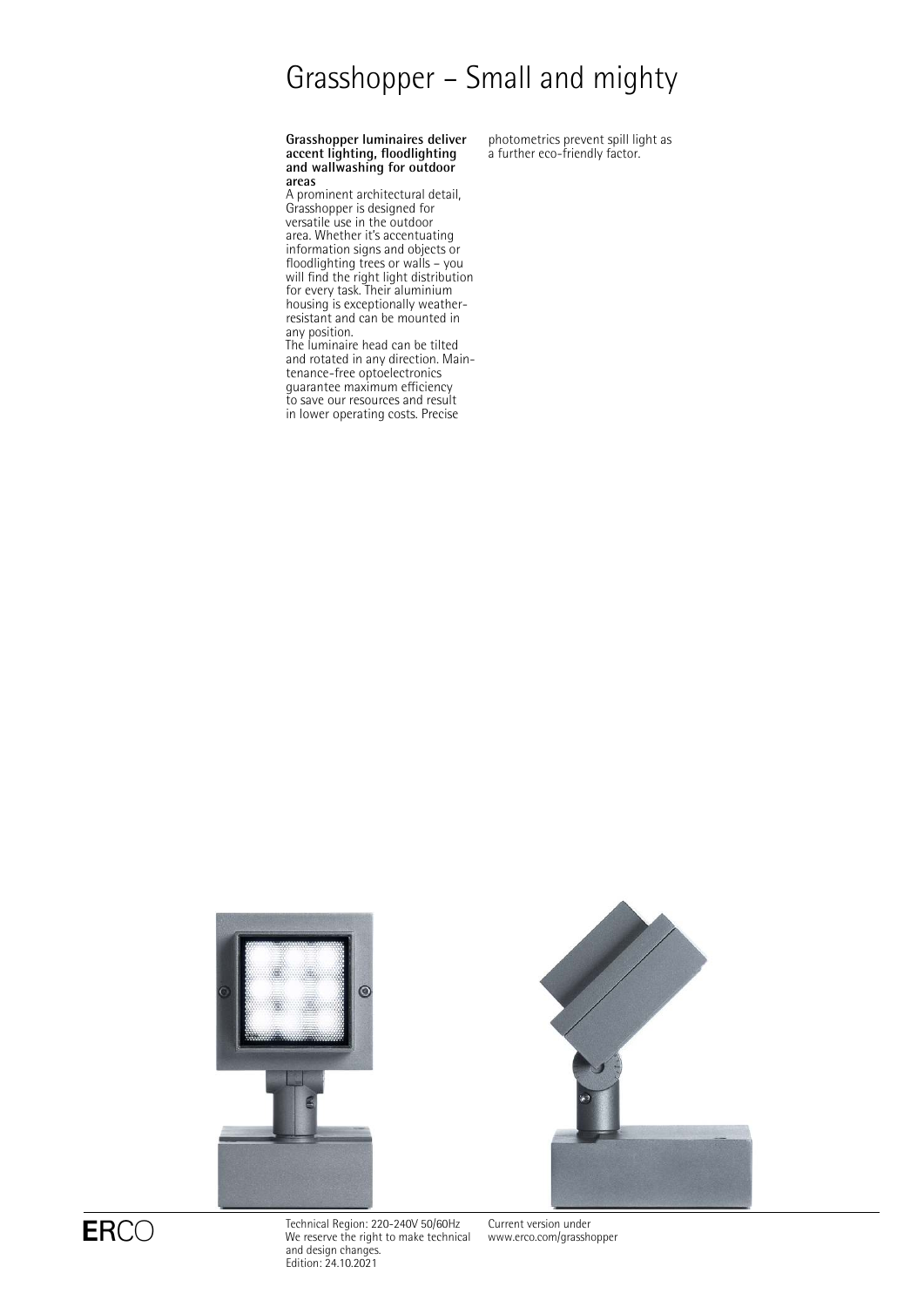

#### **Structure and characteristics**

The features described here are typical of products in this range. Special ver-sions may offer additional or varying features. A comprehensive description of the features of individual products can be found on our website.

**1 ERCO Spherolit lens** – Light distributions: narrow spot, spot, flood, wide flood, extra wide flood, oval flood or wallwash – Oval flood adjustable through 90°

#### **2 ERCO LED-module**

– High-power LED: warm white (3000K) or neutral white (4000K) – Collimating lens made of optical polymer

#### **3 Light head**

- Corrosion-resistant cast aluminium, No-Rinse surface treatment
- Graphit m, double powder-coated<br>– Non-reflective safety glass
- Non-reflective safety glass

- **4 Housing and hinge** Corrosion-resistant cast aluminium, No-Rinse surface treatment
- Graphit m, double powder-coated Optimised surface for reduced accumulation of dirt
- 130° tilt, 360° rotation
- Hinge with scaling and inner cable routing

#### **5 Mounting plate**

- Corrosion-resistant cast aluminium, No-Rinse surface treatment Graphit m, double powder-coated Optimised surface for reduced accu-
- mulation of dirt

#### **6 Control gear**

– Switchable or DALI dimmable

#### **Protection mode IP65**

Dust-tight and water jet-proof

**Variants on request** – High-power LEDs: 3000K CRI 97 or 2700K, 3500K, 4000K with CRI 92 – Housing: 10,000 further colours Please contact your ERCO consultant.

Design and application: [www.erco.com/grasshopper](http://www.erco.com/grasshopper)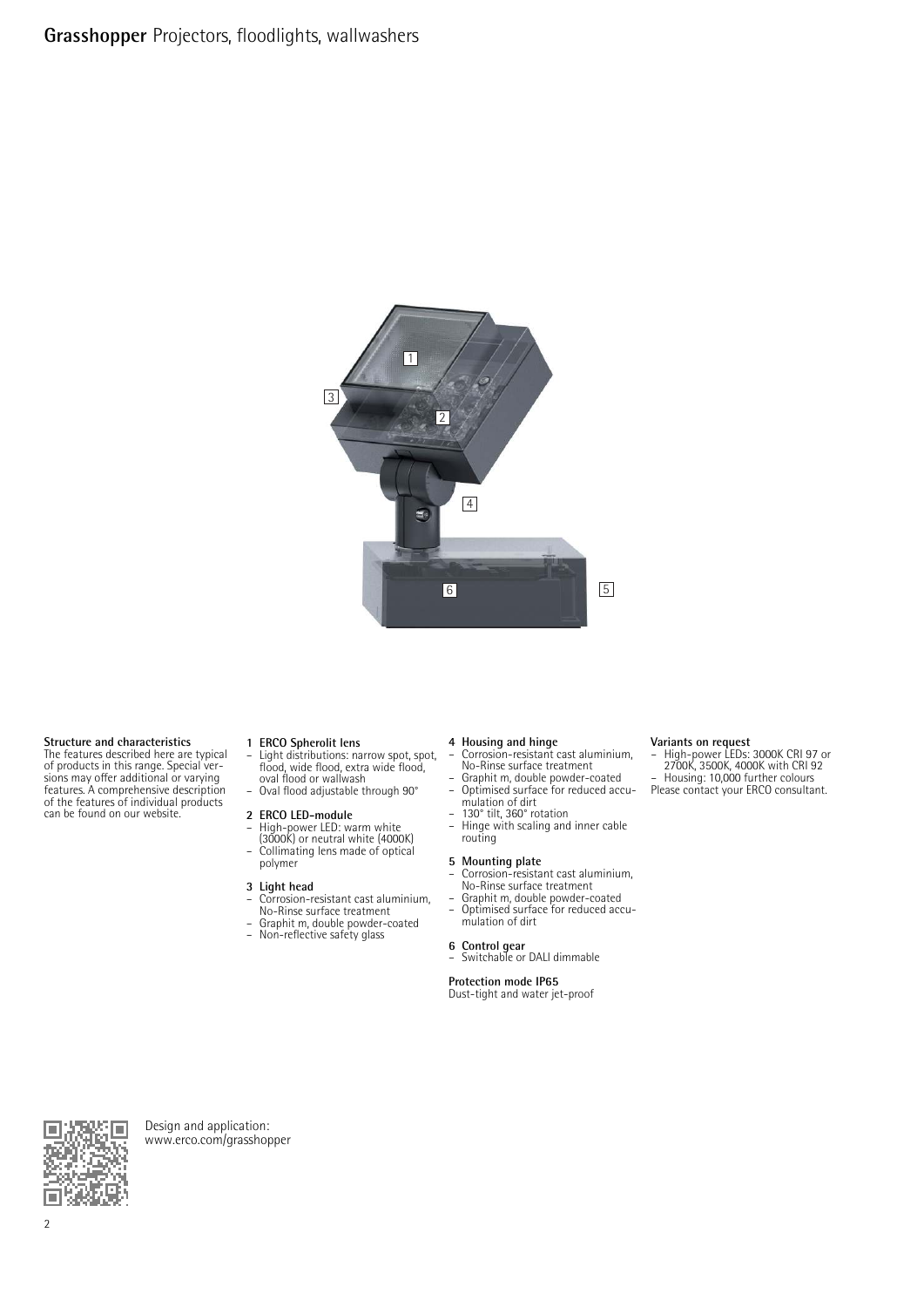## **Grasshopper** Projectors, floodlights, wallwashers

**Small luminaire dimensions** Small luminaires are discreet and place the focus on the light itself. Small luminaire dimensions are particularly advantageous in compact room situations.

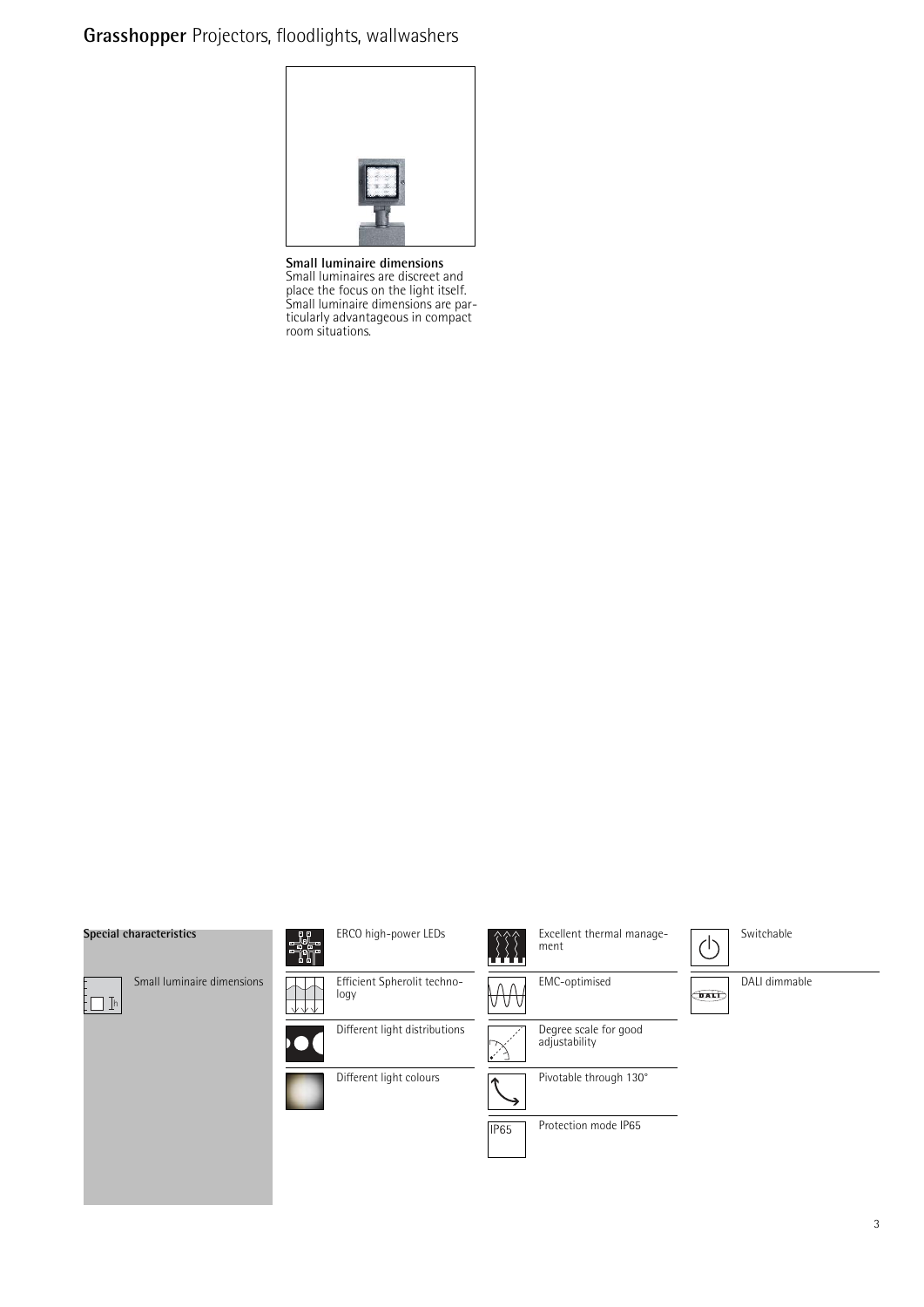## **Grasshopper** Projectors, floodlights, wallwashers – Luminaire arrangement

### **Projectors**

Narrow spot, Spot, Flood





**Floodlights** Wide flood, Extra wide flood, Oval flood





#### **Accentuation**

The ideal angle of tilt  $(\alpha)$  for accent lighting with Grasshop-per projectors is around 30°. This emphasises the three-dimensionality of architectural details, sculptures or trees, without distorting the spatial impression with excessive shadowing.

Arrangement:  $\alpha = 30^{\circ}$ 

### **Washlighting**

Grasshopper projectors ensure uniform floodlighting of long wall surfaces, columns or trees. The ideal angle of tilt  $(\alpha)$  for this is around 30°

Arrangement:  $\alpha = 30^{\circ}$ 

### **Wallwashing**

Uniform vertical illuminance in the outdoor area defines spatial borders. Here, the distance (a) of Grasshopper lens wallwashers from the wall should be around one third of the room height (h). This results in an angle of tilt  $(y)$  of approx. 55°.

Arrangement:  $a = 1/3 \times h$  or  $\gamma = 55^\circ$ 

For good longitudinal uniformity, the spacing (d) of Grasshopper lens wallwashers may be up to 1.2 times the offset from the wall (a).

Arrangement: d ≤ 1.2 x a

The optimal wall offset and luminaire spacing for each product are indicated in the wallwasher tables in the catalogue and the product data sheets.

**Lens wallwashers** Wallwash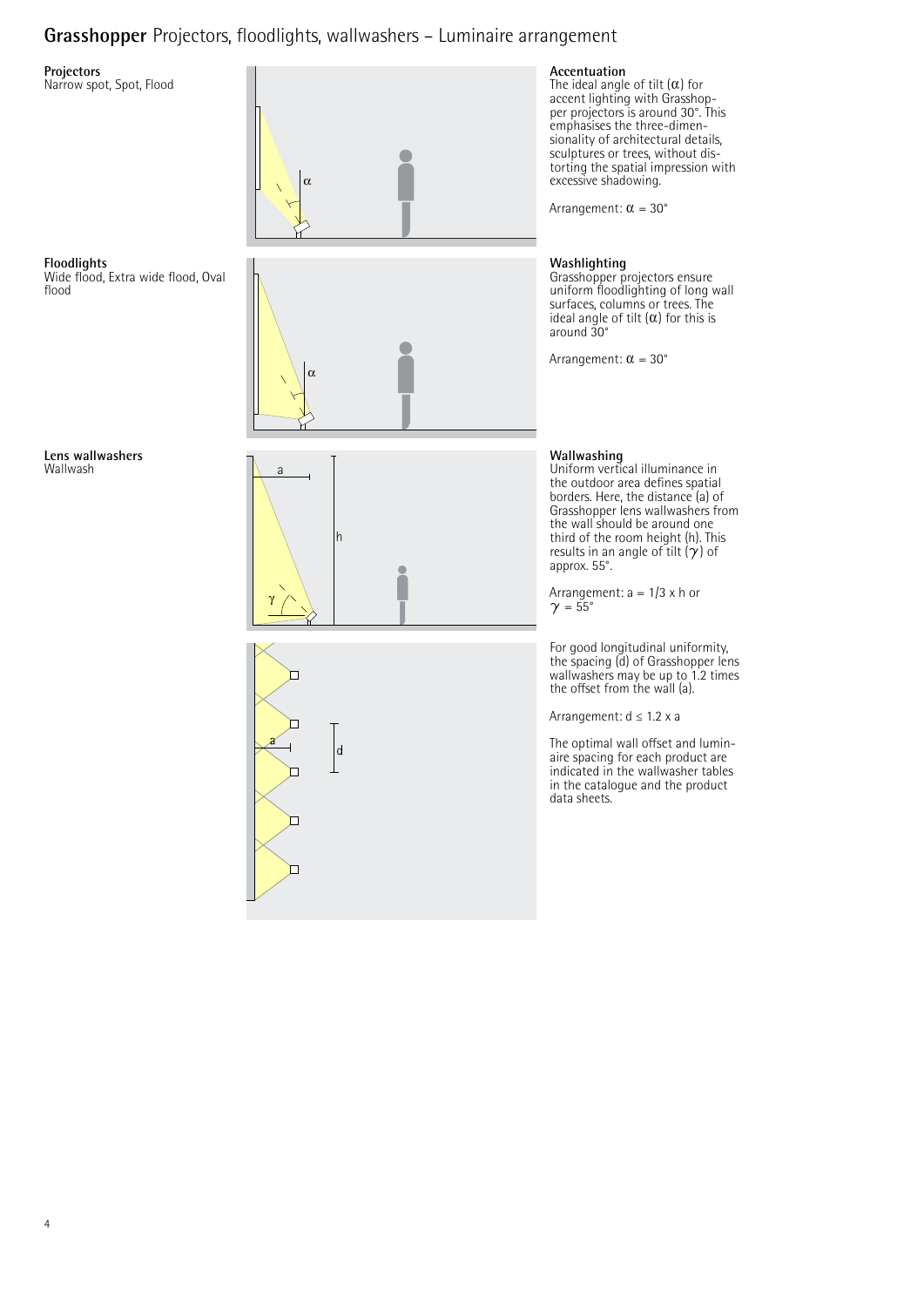Norrköpings Art Museum, Nor-rköping. Lighting design: InWhite Ljusmiljö AB, Norrköping. Pho-tography: Johan Elm, Stockholm.





Walker Tower,<br>
New York. Architecture<br>
tecture: Ralph<br>
Walker (1889–<br>
1973), Cetra/<br>
CRI Architecture<br>
PILC, New York.<br>
Lighting design:<br>
Kugler Ning, New<br>
York. Photogra-<br>
pher: Edgar Zippel,<br>
Berlin.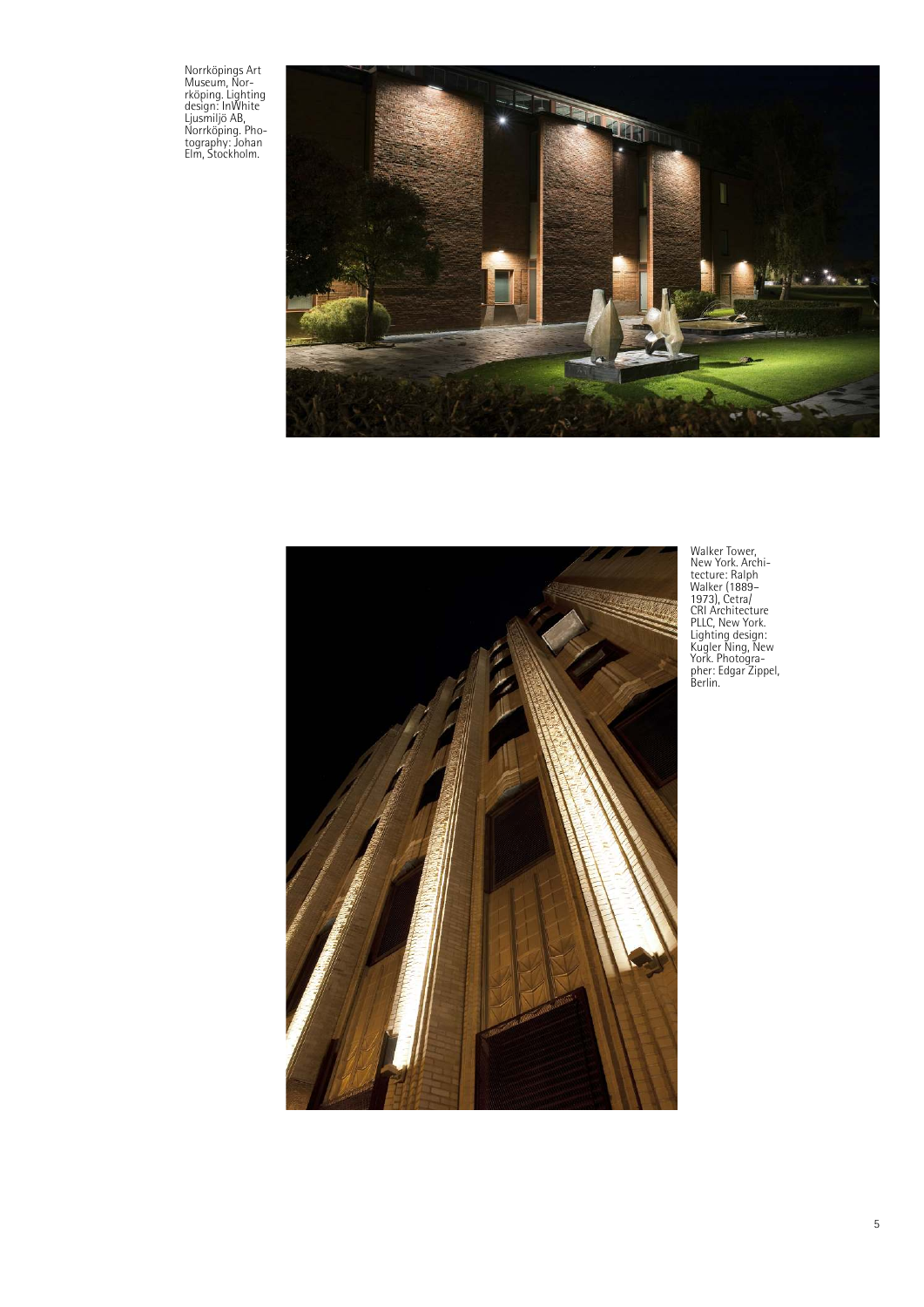## **Grasshopper** Projectors, floodlights, wallwashers



**Accessories**

|       | Distribution box | $^{\circ}$<br>$\omega$ | Spacer |
|-------|------------------|------------------------|--------|
| स्त्र | Ground spike     |                        |        |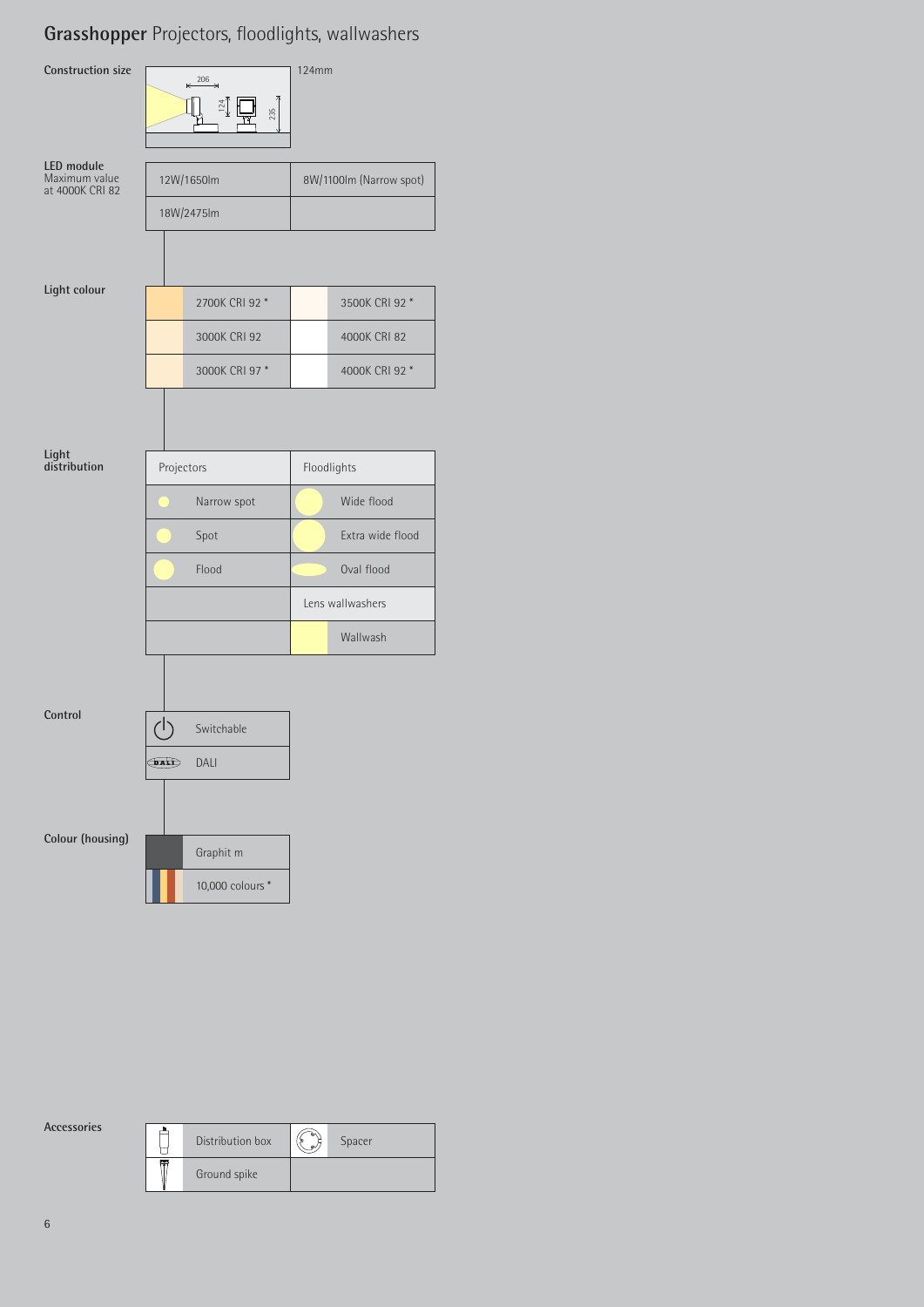

Suzlon One Earth Campus, Pune. Architecture: CCBA, Tao Archi-tects, Ravi & Var-sha Govandi. Lighting design: Sathish Rana. Photography: Swapan Parekh.

\* available on request

Article numbers and planning data: www.erco.com/012729

Design and application: www.erco.com/grasshopper